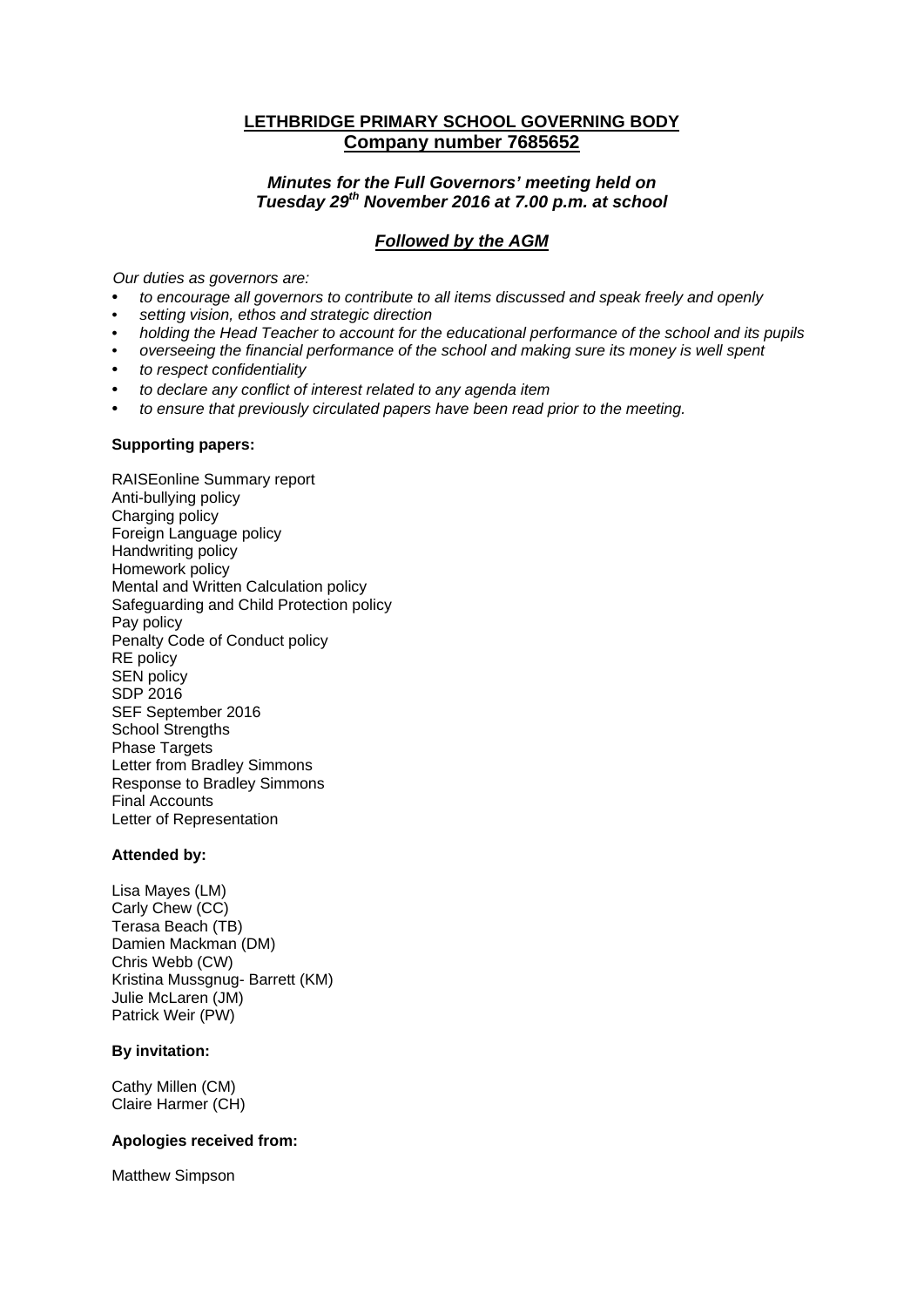Simone Franklin Christopher Hobson Philip Ashdown Tara Moran Patrick Weir for late arrival

### **1) Welcome, apologies and declarations of interest**

KM welcomed everyone to the meeting and informed governors that PW would be arriving a little late. JM completed her declaration of interest form.

### **2) Notification of items for AOB**

*LM- Letter from Bradley Simmons, Ofsted Regional Director* 

### **3) Minutes of Previous Meeting** *held 22.09*

The minutes were accepted and signed as a correct record of the meeting.

### **4) Matters Arising**

Some declaration of interest forms are still outstanding. **ACTION- TM, MS, SF.** 

The Pay panel agreed a date and have met.

The Whistle blowing policy has been amended.

The Link governors have been sent the email addresses of their subject coordinators.

JM is taking on the role of Community Link Governor and AM is taking on the role of Early Years Link Governor.

### **5) Head Teacher's report**

The RAISEonline Summary report and School Strengths document had been circulated prior to the meeting. LM explained that RAISEonline is structured differently this year, now beginning with KS2 Data, then KS1, then EYFS and finally the School Context. The End of Year data for EYFS is now tracked with end of KS1. KS2 progress is tracked across all subjects to give them an overall score. An area which was highlighted was Disadvantaged children's progress in maths, particularly disadvantaged girls. This is now an area to focus on. LM fed back that there are lots of strengths (see School Strengths document.) The SDP was updated today during an SLT meeting. LM feedback key areas to focus on: Teachers performance management targets are now going to be linked to the SDP. LM hopes at least 85% of KS1 pupils will pass the phonics screening check this year. Pupil Voice will be used more often. There will still be focus on closing the gap between boys' and girls' writing, but this is not a priority at the moment. LM informed governors that all performance management meetings are up to date. The targets being linked to the SDP means that all staff share responsibility. JM asked if staff are happy with this. LM and CC agreed that they were. LM added that they have found grids that break down the Teacher's standards into focused targets based on their level of experience. LM reminded governors that she is happy for them to email her with any questions. PW joined the meeting.

# **6) SATs Targets 2017**

The Phase targets had been circulated prior to the meeting. LM explained that there were now targets for each phase, including end of Year 4, to share accountability in each phase group. The Phase targets are based on the cohorts' previous attainment and progress, as well as any gaps in learning or concerns. LM explained that it was easier to set targets for Year 6 this year as we now know what scaled score constitutes Expected Progress and High Attainment. This was still unknown last year with the introduction of the new curriculum. The school has now also been able to standardise expectations regarding on Higher Depth/Mastery across the school. KM asked if the scaled scores for Expected Progress and High Attainment were likely to change. LM replied that this was unlikely. KM said that progress should be better this year, as attainment for the current Year 6 cohort was not as high at the end of KS1. CH added that this year group have had the new curriculum since Year 4 and are further through the curriculum than they were last year. CH also added that attainment last year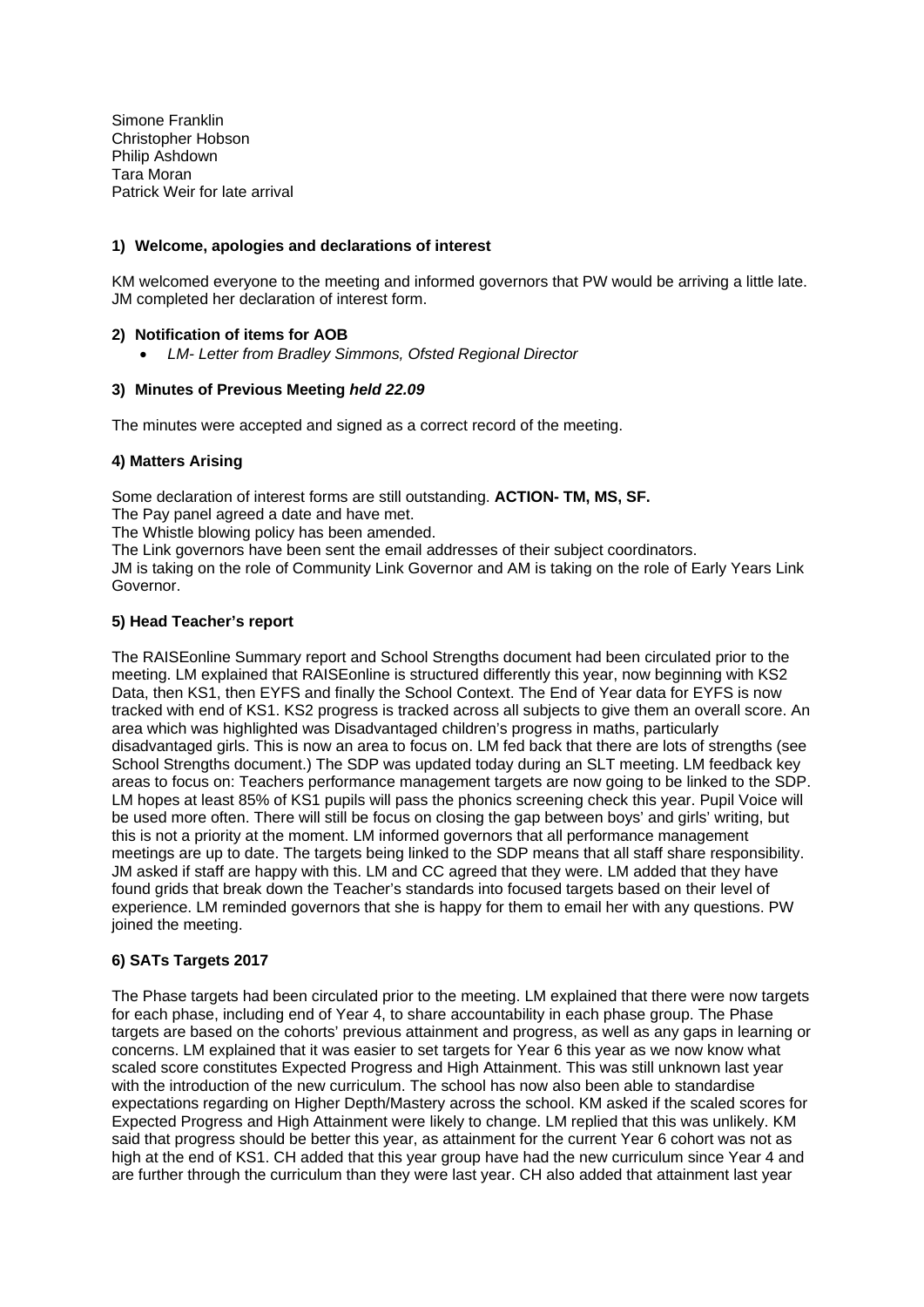were very good despite being less prepared. LM said that they hope SATS results to be significantly above the national average.

# **7) Safeguarding audit and 8) Annual review of Child Protection Procedures**

LM informed governors that the Safeguarding audit takes place every year. This year has been different as Sarah Turner has set up her own company, which the school is now using. LM reported that everything was in place, but that there needed to be more focus on online safety. Kylie Humphries and Katie Westcott are taking responsibility for improving this and have updated the policy. KM asked if the issues were happening in or out of school. LM replied out of school as in school the children are always supervised on the computers and there are also filters. The issues are involving friendship group problems on social media. LM explained that issues outside of school often have an impact on learning and time in school dealing with the issues. CH asked Community Support to come in last year and has asked them to come back again this year as she feels children are using social media at an increasingly younger age. PW asked if there had been an update for parents. LM and CW explained that the last time parents had been invited to an Online Safety talk a few years ago, attendance had been very low. The official age guidelines for using social media have been sent out to parents and are on the website. CM said that parents do not feel it is an issue as they are talking to their own peers and therefore this is not a "stranger danger" issue. LM informed governors that as part of Anti-Bullying week a questionnaire was given to pupils which included questions on cyber bullying. The results are still being finalised. PW asked if there was a good time for his Safeguarding link visit to take place. LM said that Sarah Turner is coming to a staff meeting in January. PW said he is happy to attend the meeting. PW asked if LM was happy with Sarah's work. LM fed back that she is doing a fantastic job and keeps her up to date with guidance. KM reminded governors that there was an online safeguarding training course to complete**. ACTION GOVERNORS.**

# **9) Feedback from Finance and Staffing Committee**

DM fed back the main points which were covered in the meeting on the  $24<sup>th</sup>$  November. This included the Auditor's report from Bishop Fleming and CM's financial report. DM informed governors that ways of saving money need to be considered for the year after next.

# **10) Health and Safety report**

CW informed governors that he and CH had walked around the site and found no concerns.

# **11) Premises report**

CW fed back that the new fencing had been completed. However, the Victorian pillars remain an issue as they are unsafe but the Conservation Officer from the council refused to give permission to have them taken down. The temporary fencing around the pillars remains as a safety precaution. CW informed governors that it was agreed at the Finance and Staffing meeting to reapply to have them taken down and focus on getting public support. TB asked if they were visibly unsafe. CW replied that you can see where parts have been chipped off. CM reported that it would cost £10k to rebuild them with original stone. CW said that nearer the time parent support will be asked for. CW also informed governors that the bid to refurbish the toilets goes out next week. This has been reduced from £240k to £100k. This is the only bid this year. CM added that it is required to fund some of the cost ourselves, which will be done through fundraising. LM said that parents do complain about the toilets so fundraising should be well supported. PW thanked CW for his feedback.

# **12) SDP- Governors**

LM informed that at the last meeting she reminded governors that their involvement is necessary to achieve Outstanding in Leadership and Management. PW asked if there were particular actions governors could take. LM replied that the Link Governors need to take on the role as a 'critical friend.' JM asked if there were guidelines as she feels she would find them useful as a new governor. **ACTION CLERK.** PW asked KM and TB if they had any comments following their recent visits. KM said that she felt that she was not very helpful to her subject coordinator. TB said that when she was